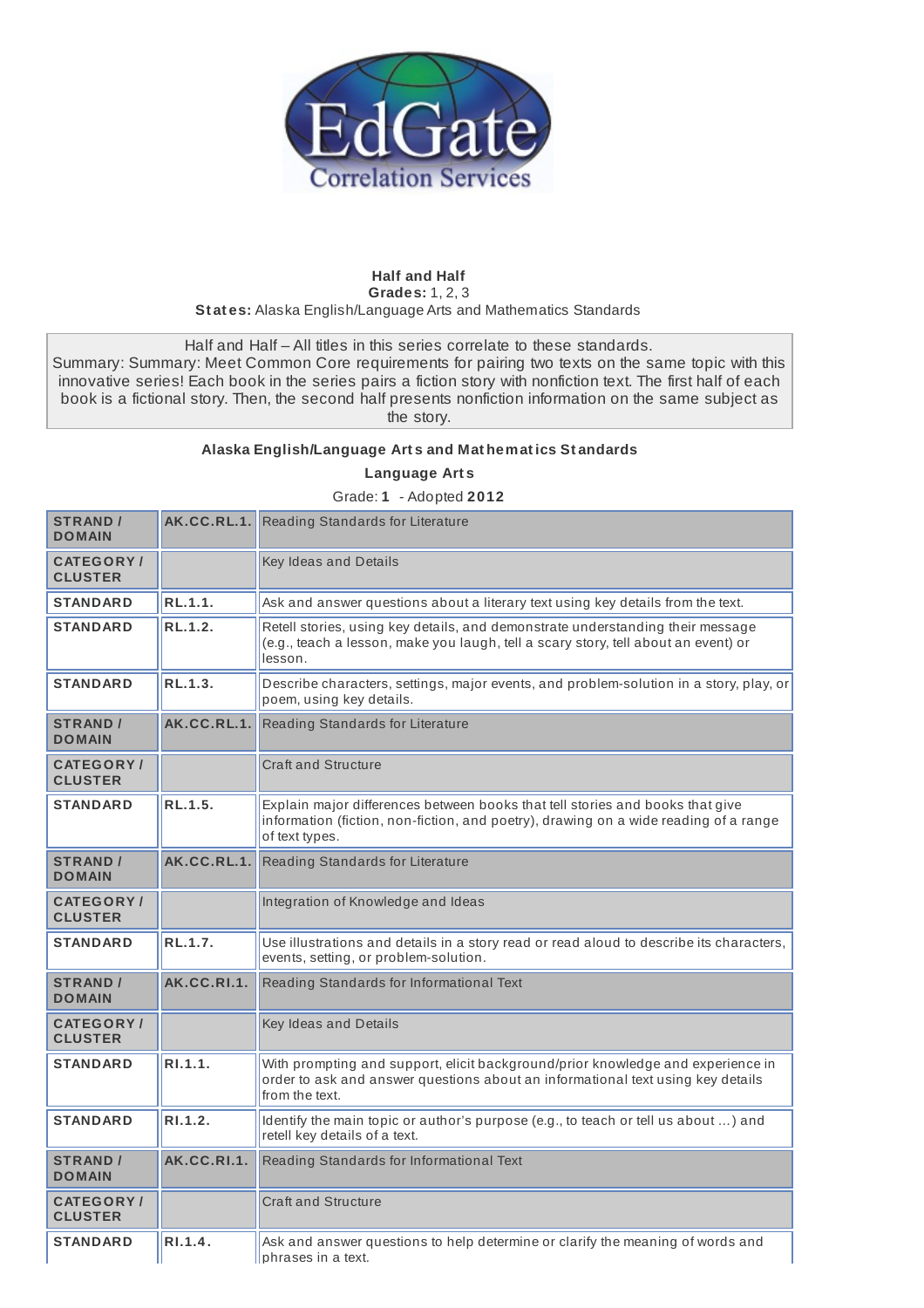| <b>STANDARD</b>                     | R1.1.6.     | Distinguish between information provided by photos or other graphics and<br>information provided by the words in a text.                                                                                          |
|-------------------------------------|-------------|-------------------------------------------------------------------------------------------------------------------------------------------------------------------------------------------------------------------|
| <b>STRAND /</b><br><b>DOMAIN</b>    | AK.CC.RI.1. | Reading Standards for Informational Text                                                                                                                                                                          |
| <b>CATEGORY /</b><br><b>CLUSTER</b> |             | Integration of Knowledge and Ideas                                                                                                                                                                                |
| <b>STANDARD</b>                     | RI.1.7.     | Use the illustrations and details in a text to describe its key ideas.                                                                                                                                            |
| <b>STANDARD</b>                     | RI.1.8.     | Identify the opinions an author states to support points in a text.                                                                                                                                               |
| <b>STANDARD</b>                     | RI.1.9.     | Identify basic similarities in and differences between information presented in two<br>texts on the same topic (e.g., compare two graphics, descriptions, or steps in a<br>process to make something).            |
| <b>STRAND /</b><br><b>DOMAIN</b>    | AK.CC.RI.1. | Reading Standards for Informational Text                                                                                                                                                                          |
| <b>CATEGORY /</b><br><b>CLUSTER</b> |             | Range of Reading and Level of Text Complexity                                                                                                                                                                     |
| <b>STANDARD</b>                     | RI.1.10.    | With prompting and support, read informational texts on a range of topics<br>appropriately complex for grade 1, with scaffolding as needed.                                                                       |
| <b>STRAND /</b><br><b>DOMAIN</b>    | AK.CC.RF.1. | <b>Foundational Skills</b>                                                                                                                                                                                        |
| <b>CATEGORY /</b><br><b>CLUSTER</b> |             | Fluency                                                                                                                                                                                                           |
| <b>STANDARD</b>                     | RF.1.4.     | Read with sufficient accuracy and fluency to support comprehension.                                                                                                                                               |
| <b>EXPECTATION</b>                  | RF.1.4.a.   | Read on-level text with purpose and understanding.                                                                                                                                                                |
| <b>EXPECTATION</b>                  | RF.1.4.b.   | Read on-level text orally with accuracy, appropriate rate, and expression on<br>successive readings.                                                                                                              |
| <b>STRAND /</b><br><b>DOMAIN</b>    | AK.CC.SL.1. | Speaking and Listening Standards                                                                                                                                                                                  |
| <b>CATEGORY/</b><br><b>CLUSTER</b>  |             | Comprehension and Collaboration                                                                                                                                                                                   |
| <b>STANDARD</b>                     | SL.1.1.     | Participate in collaborative conversations with diverse partners about grade 1 topics<br>and texts with peers and adults in small and larger groups.                                                              |
| <b>EXPECTATION</b>                  | SL.1.1.a.   | Follow agreed-upon rules for discussions (e.g., listening to others with care,<br>speaking one at a time about the topics and texts under discussion).                                                            |
| <b>EXPECTATION</b>                  | SL.1.1.b.   | Build on others' talk in conversations by responding to the comments of others<br>through multiple exchanges.                                                                                                     |
| <b>STRAND /</b><br><b>DOMAIN</b>    | AK.CC.SL.1. | Speaking and Listening Standards                                                                                                                                                                                  |
| <b>CATEGORY /</b><br><b>CLUSTER</b> |             | Comprehension and Collaboration                                                                                                                                                                                   |
| <b>STANDARD</b>                     | SL.1.2.     | Ask and answer questions about key details in a text read aloud or information<br>presented orally or through other media.                                                                                        |
| <b>STRAND /</b><br><b>DOMAIN</b>    | AK.CC.L.1.  | Language Standards                                                                                                                                                                                                |
| <b>CATEGORY /</b><br><b>CLUSTER</b> |             | Vocabulary Acquisition and Use                                                                                                                                                                                    |
| <b>STANDARD</b>                     | L.1.6.      | Use words and phrases acquired through conversations, reading and being read<br>to, and responding to texts, including using frequently occurring conjunctions to<br>signal simple relationships (e.g., because). |

## Grade: **2** - Adopted **2012**

| <b>STRAND /</b><br><b>DOMAIN</b>   |                | <b>AK.CC.RL.2.</b> Reading Standards for Literature                                                                                                       |
|------------------------------------|----------------|-----------------------------------------------------------------------------------------------------------------------------------------------------------|
| <b>CATEGORY/</b><br><b>CLUSTER</b> |                | <b>Key Ideas and Details</b>                                                                                                                              |
| <b>STANDARD</b>                    | <b>RL.2.1.</b> | Ask and answer such questions as who, what, where, when, why, and how to<br>demonstrate understanding of a literary text using key details from the text. |
| <b>STANDARD</b>                    | RL.2.3.        | Describe how characters in a story, play or poem respond to major events,<br>problems, and challenges.                                                    |
| <b>STRAND /</b><br><b>DOMAIN</b>   |                | <b>AK.CC.RL.2.</b> Reading Standards for Literature                                                                                                       |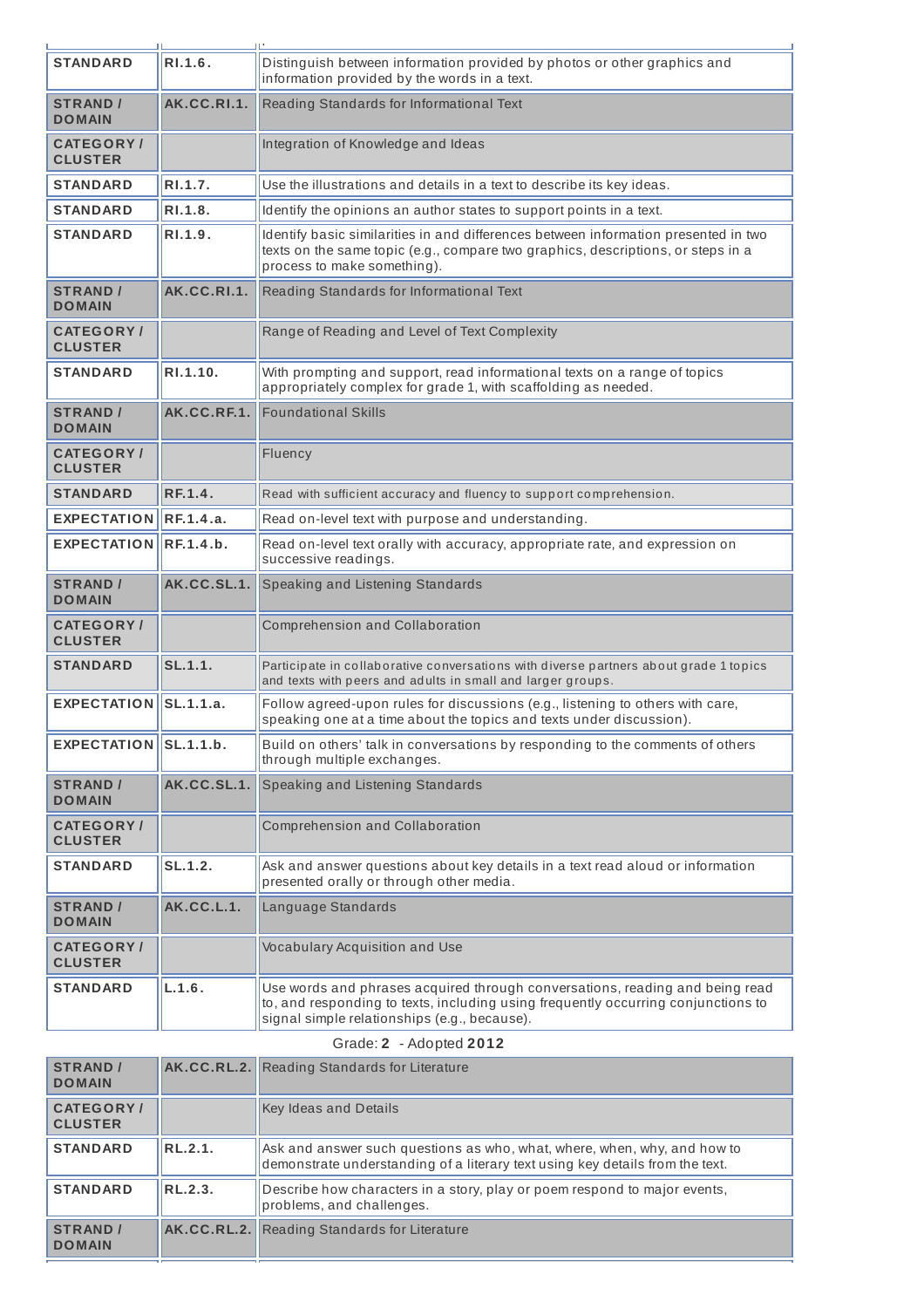| <b>CATEGORY/</b><br><b>CLUSTER</b> |                | <b>Craft and Structure</b>                                                                                                                                                                                                                                                                    |
|------------------------------------|----------------|-----------------------------------------------------------------------------------------------------------------------------------------------------------------------------------------------------------------------------------------------------------------------------------------------|
| <b>STANDARD</b>                    | RL.2.6.        | Acknowledge differences in the points of view of characters, including by speaking<br>in a different voice for each character when reading dialogue aloud.                                                                                                                                    |
| <b>STRAND /</b><br><b>DOMAIN</b>   | AK.CC.RL.2.    | Reading Standards for Literature                                                                                                                                                                                                                                                              |
| <b>CATEGORY/</b><br><b>CLUSTER</b> |                | Integration of Knowledge and Ideas                                                                                                                                                                                                                                                            |
| <b>STANDARD</b>                    | <b>RL.2.7.</b> | Use information gained from the illustrations and words in a print or digital text to<br>demonstrate understanding of its characters, setting, or plot (e.g., problem-solution;<br>chronology).                                                                                               |
| <b>STRAND /</b><br><b>DOMAIN</b>   | AK.CC.RL.2.    | Reading Standards for Literature                                                                                                                                                                                                                                                              |
| <b>CATEGORY/</b><br><b>CLUSTER</b> |                | Range of Reading and Level of Complexity                                                                                                                                                                                                                                                      |
| <b>STANDARD</b>                    | RL.2.10.       | By the end of the year, read and comprehend a range of literature from a variety of<br>cultures, within a complexity band appropriate to grade 2 (from upper grade 1 to<br>grade 3), with scaffolding as needed at the high end of the range.                                                 |
| <b>STRAND /</b><br><b>DOMAIN</b>   | AK.CC.RI.2.    | Reading Standards for Informational Text                                                                                                                                                                                                                                                      |
| <b>CATEGORY/</b><br><b>CLUSTER</b> |                | Key Ideas and Details                                                                                                                                                                                                                                                                         |
| <b>STANDARD</b>                    | R1.2.1.        | Ask and answer such questions as who, what, where, when, why, and how to<br>demonstrate understanding of informational texts using key details from the text.                                                                                                                                 |
| <b>STANDARD</b>                    | RI.2.2.        | Identify the main topic of a multiparagraph text as well as the focus of specific<br>paragraphs within the text.                                                                                                                                                                              |
| <b>STRAND /</b><br><b>DOMAIN</b>   | AK.CC.RI.2.    | Reading Standards for Informational Text                                                                                                                                                                                                                                                      |
| <b>CATEGORY/</b><br><b>CLUSTER</b> |                | <b>Craft and Structure</b>                                                                                                                                                                                                                                                                    |
| <b>STANDARD</b>                    | RI.2.4.        | Determine the meaning of words and phrases in a text relevant to a grade 2 topic or<br>subject area.                                                                                                                                                                                          |
| <b>STRAND /</b><br><b>DOMAIN</b>   | AK.CC.RI.2.    | Reading Standards for Informational Text                                                                                                                                                                                                                                                      |
| <b>CATEGORY/</b><br><b>CLUSTER</b> |                | Integration of Knowledge and Ideas                                                                                                                                                                                                                                                            |
| STANDARD                           | RI.2.7.        | Explain how specific images (e.g., a diagram showing how a machine works)<br>contribute to and clarify a text.                                                                                                                                                                                |
| <b>STANDARD</b>                    | RI.2.8.        | Describe how reasons given support specific opinions the author states in a text.                                                                                                                                                                                                             |
| <b>STANDARD</b>                    | R1.2.9.        | Compare and contrast the most important points presented by two texts or related<br>topics (e.g., a book about polar bears and a book about black bears).                                                                                                                                     |
| <b>STRAND /</b><br><b>DOMAIN</b>   | AK.CC.RI.2.    | Reading Standards for Informational Text                                                                                                                                                                                                                                                      |
| <b>CATEGORY/</b><br><b>CLUSTER</b> |                | Range of Reading and Level of Text Complexity                                                                                                                                                                                                                                                 |
| <b>STANDARD</b>                    | RI.2.10.       | By the end of the year, read and comprehend a range of informational texts,<br>including history/social studies, science, and technical texts within a complexity<br>band appropriate to grade 2 (from upper grade 1 to grade 3), with scaffolding as<br>needed at the high end of the range. |
| <b>STRAND /</b><br><b>DOMAIN</b>   | AK.CC.RF.2.    | <b>Foundational Skills</b>                                                                                                                                                                                                                                                                    |
| <b>CATEGORY/</b><br><b>CLUSTER</b> |                | Fluency                                                                                                                                                                                                                                                                                       |
| <b>STANDARD</b>                    | RF.2.4.        | Read with sufficient accuracy and fluency to support comprehension.                                                                                                                                                                                                                           |
| <b>EXPECTATION</b>                 | RF.2.4.a.      | Read on-level text with purpose and understanding.                                                                                                                                                                                                                                            |
| <b>EXPECTATION</b>                 | RE.2.4.b.      | Read on-level text orally with accuracy, appropriate rate, and expression on<br>successive readings.                                                                                                                                                                                          |
| <b>STRAND</b> /<br><b>DOMAIN</b>   | AK.CC.SL.2.    | Speaking and Listening Standards                                                                                                                                                                                                                                                              |
| <b>CATEGORY/</b>                   |                | Comprehension and Collaboration                                                                                                                                                                                                                                                               |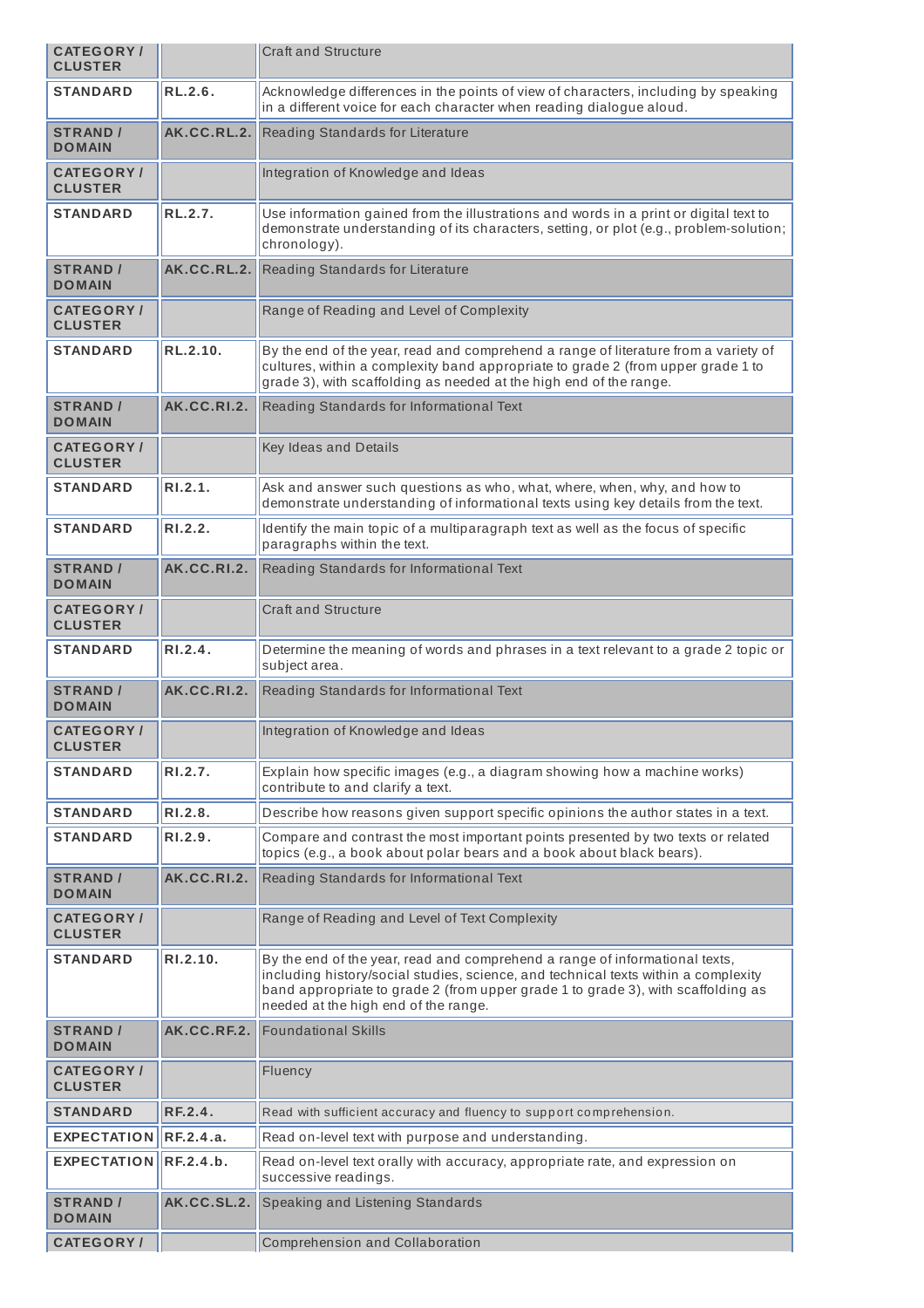| <b>CLUSTER</b>                      |                    |                                                                                                                                                                                                                                               |
|-------------------------------------|--------------------|-----------------------------------------------------------------------------------------------------------------------------------------------------------------------------------------------------------------------------------------------|
| <b>STANDARD</b>                     | SL.2.1.            | Participate in collaborative conversations with diverse partners about grade 2 topics<br>and texts with peers and adults in small and larger groups.                                                                                          |
| EXPECTATION SL.2.1.a.               |                    | Follow agreed-upon rules for discussions (e.g., gaining the floor in respectful ways,<br>listening to others with care, speaking one at a time about the topics and texts under<br>discussion).                                               |
| EXPECTATION $\parallel$ SL.2.1.b.   |                    | Build on others' talk in conversations by linking their comments to the remarks of<br>others.                                                                                                                                                 |
| EXPECTATION SL.2.1.c.               |                    | Ask for clarification and further explanation as needed about the topics and texts<br>under discussions.                                                                                                                                      |
| <b>STRAND /</b><br><b>DOMAIN</b>    | AK.CC.SL.2.        | Speaking and Listening Standards                                                                                                                                                                                                              |
| <b>CATEGORY</b> /<br><b>CLUSTER</b> |                    | Comprehension and Collaboration                                                                                                                                                                                                               |
| <b>STANDARD</b>                     | SL.2.2.            | Retell or describe key ideas or details from a text read aloud or information<br>presented orally or through other media.                                                                                                                     |
|                                     |                    | Grade: 3 - Adopted 2012                                                                                                                                                                                                                       |
| <b>STRAND /</b><br><b>DOMAIN</b>    | AK.C.C.RL.3.       | Reading Standards for Literature                                                                                                                                                                                                              |
| <b>CATEGORY/</b><br><b>CLUSTER</b>  |                    | Key Ideas and Details                                                                                                                                                                                                                         |
| <b>STANDARD</b>                     | RL.3.2.            | Determine the author's purpose, message, lesson, or moral and explain how it is<br>conveyed through key details in the text; summarize stories in correct sequence,<br>including fables and folktales from diverse cultures.                  |
| <b>STANDARD</b>                     | RL.3.3.            | Describe characters in a story (e.g., their traits, motivations, or feelings) and explain<br>how their actions contribute to the sequence of events (e.g., creating or solving a<br>problem).                                                 |
|                                     |                    |                                                                                                                                                                                                                                               |
| <b>STRAND /</b><br><b>DOMAIN</b>    | AK.CC.RL.3.        | Reading Standards for Literature                                                                                                                                                                                                              |
| <b>CATEGORY/</b><br><b>CLUSTER</b>  |                    | <b>Craft and Structure</b>                                                                                                                                                                                                                    |
| <b>STANDARD</b>                     | RL.3.5.            | Refer to parts of stories, dramas, and poems when writing or speaking about a text,<br>using terms such as chapter, scene, and stanza; describe how each successive part<br>builds on earlier sections.                                       |
| <b>STANDARD</b>                     | RL.3.6.            | Distinguish their own point of view from that of the narrator or those of the<br>characters.                                                                                                                                                  |
| <b>STRAND</b> /<br><b>DOMAIN</b>    | <b>AK.CC.RL.3.</b> | Reading Standards for Literature                                                                                                                                                                                                              |
| <b>CATEGORY/</b><br><b>CLUSTER</b>  |                    | Integration of Knowledge and Ideas                                                                                                                                                                                                            |
| <b>STANDARD</b>                     | RL.3.7.            | Explain how specific aspects of text's illustrations contribute to what is conveyed by<br>the words in a story (e.g., create mood, emphasize aspects of a character or setting).                                                              |
| <b>STRAND</b> /<br><b>DOMAIN</b>    | AK.CC.RL.3.        | Reading Standards for Literature                                                                                                                                                                                                              |
| <b>CATEGORY/</b><br><b>CLUSTER</b>  |                    | Range of Reading and Level of Complexity                                                                                                                                                                                                      |
| <b>STANDARD</b>                     | RL.3.10.           | By the end of the year, read and comprehend a range of literature from a variety of<br>cultures, within a complexity band appropriate to grade 3 (from upper grade 2 to<br>grade 4), with scaffolding as needed at the high end of the range. |
| <b>STRAND /</b><br><b>DOMAIN</b>    | AK.CC.RI.3.        | Reading Standards for Informational Text                                                                                                                                                                                                      |
| <b>CATEGORY/</b><br><b>CLUSTER</b>  |                    | Key Ideas and Details                                                                                                                                                                                                                         |

explicitly to the text as the basis for the answers. **STANDARD RI.3.2. CONTERGATABLE THE MANUARY OF A THE MANUARY IS STANDARD R RIGGISH** paraphrase or summarize main ideas or events in a multi-paragraph text, including correct sequence and details that support the main idea. **STRAND / AK.CC.RI.3.** Reading Standards for Informational Text

**DOMAIN**